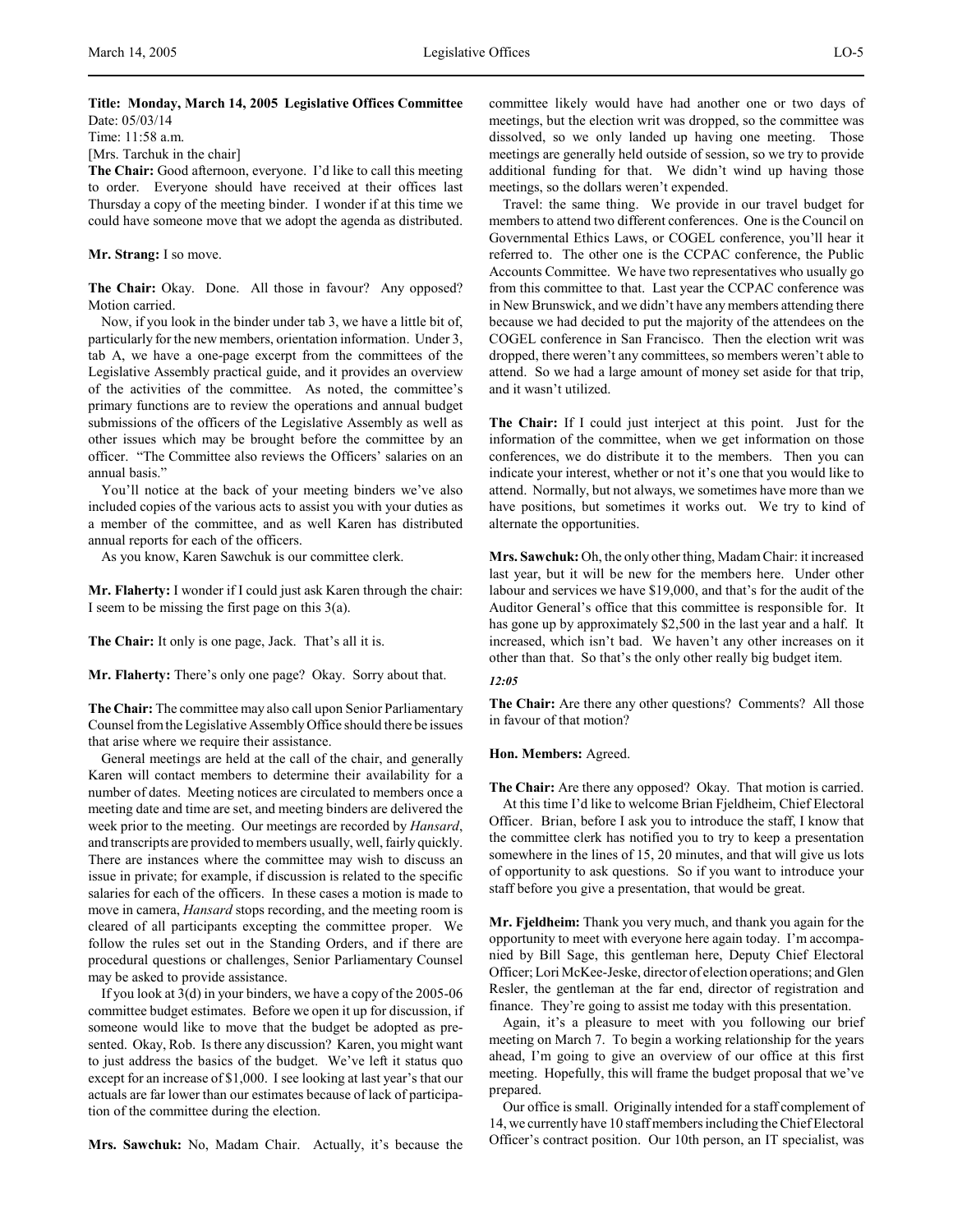added just last year to manage increased automation in the register of electors and election management areas. We run a very lean operation when compared with other electoral jurisdictions across the country that have a similar mandate. I say this with a great deal of pride because our operation has changed dramatically in the 20 years I've been with the office. I feel that it's quite an accomplishment to do this with the modest staff complement we have.

You folks might not be aware that we administer two main pieces of legislation: the Election Act, of course, and also the Election Finances and Contributions Disclosure Act. Requirements of that legislation keep us very busy between events, providing direction to candidates and their agents, parties, and constituency associations, ensuring timely filing and disclosure of financial statements, and so on.

Under that legislation I trust and hope that both you who are here today and your colleagues in your caucuses have filed your election financial statements. It is due on March 22, next Tuesday, and the penalty for not filing is the loss of the seat in the Legislature. So it's very serious. Please make sure that you and your colleagues have filed. There's no decision-making there; it's in legislation.

**The Chair:** Do we need to take a five-minute break?

**Mr. Fjeldheim:** Disclosure of financial statements will change later this year as we enhance public access through web-based availability of public information.

A quick review of our budget. We'll review that we have managed to sharpen our pencils and reduce our budget forecast by 85 per cent over last year.

## **Mr. Strang:** How much?

**Mr. Fjeldheim:** Eighty-five per cent. Thanks. I was waiting for someone.

Read another way, the comparison may just highlight that our funding needs are obviously cyclical in nature. I can't claim any magic that will reduce spending from \$14.6 million to \$2.4 million this year. Obviously, it's a reflection of our duties and the job that we do.

We always budget for three by-elections and three targeted enumerations each year. This model was adopted after 1992, when three by-elections occurred. I've been asked in the past to try to provide a more accurate forecast rather than tying up funds and turning them back at the end of the year. Unfortunately, this isn't possible. We have to budget – and we do – for a worst-case scenario.

In terms of process it's interesting to note that many other election offices across the country don't go through this budgeting process. They receive statutory funding to finance legislated operations. I value our process because it provides an excellent opportunity for us to assess our performance and to obtain your views on the value of the services that we provide and to target future priorities. This process ensures accountability for the taxpayers' dollars that we've spent – and I don't have to tell you how important that is – and I can tell you that having to justify each expenditure helps to ensure that a definite cost benefit is apparent before we commit to spending, whether on staffing, administration, IT, or what have you.

This process also ensures that we're in step with the will of the Assembly in fulfilling our mandate. For example, there's been a great deal of debate on the topic of declining voter turnout. This last election saw the lowest turnout on record, 44.7 per cent. This is in spite of the fact that voters had more choices in terms of the number of candidates than ever before. We had 450 candidates this last election.

We do not interpret that our legislation nor our mandate directs us to attempt to increase voter turnout. Many of our colleagues and other election offices disagree on this point and spend millions of dollars to develop advertising campaigns geared to getting out the vote. Our budgets don't allow for this type of expenditure, and our advertising is limited to that prescribed by legislation. At the same time, I don't think our role is to sit idly by and watch voter turnouts fall. I feel that our job is to put out the buffet and then to ensure that people know how, when, and where to access it. We have certainly expanded the ways in which information is provided, by Internet, email, and so on.

So there are my comments on our environment and our general philosophy. Now I'll explain where the \$14 million that was forecasted was directed. It was an extremely challenging year. I've always had the highest regard for my staff – these and the other people in the office, obviously – but as I look back, I'm still amazed by the achievements.

Returning officers for most of the province had been appointed by late 2003. Their first task was to redraw polling subdivision maps following the recommendations of the '02-03 Electoral Boundaries Commission and the Assembly's May 2003 acceptance of the new electoral division boundaries. Returning officers received training from our office and then created the 5,400-plus polling subdivision boundaries that serve as the building blocks for the enumeration and the election process.

They were also responsible for reviewing and adjusting the lists of electors created on those new polling division boundaries using data from our permanent central database, the register of electors. In urban areas they reviewed every address that had been incorporated into the register as we moved from an elector-based register to an address-based register. In Alberta there are about one million addresses that we now have in this database. This is an important distinction to ensure thorough coverage by enumerations and to help predict voter populations by area.

Fees, resources like timely address data, and IT services account for a large portion of the redistribution budget expenditure. So our fiscal year began with finalizing this redistribution project and providing political parties with maps and lists of electors that you received in April '04 on the boundaries that would take effect when the election was called. Those maps were put to almost immediate use.

Returning officers were contacted in May regarding their enumeration management training scheduled for June. We trained the returning officers in June, about 5,500 enumerators in August, to prepare for visits to each residence in the province between August 28 and September 12. Enumerators had prepopulated forms they went out with for all known addresses in the urban areas as we moved to an address-based register. Records contained elector data where available. Enumerators in rural areas were asked to collect legal land descriptions to facilitate assignment of electors to polling subdivisions as the boundaries changed, a task that had been very difficult during the mapping years.

Updating the register with a door-to-door enumeration is very, very labour intensive. Seventy-three per cent of the funding approved by this committee for the enumeration was directed to fees. A shift to more automated methods of updating elector information would have this redirected to hardware, software, and IT staff in the future. We're working to acquire the raw data necessary to update the list on an ongoing basis. The appropriate legislative framework is already in place to allow us to pursue this opportunity.

I mention a possible shift to automated updates since that is the growing trend within the election community. This is in response to the difficulty of reaching people at home and the difficulty of getting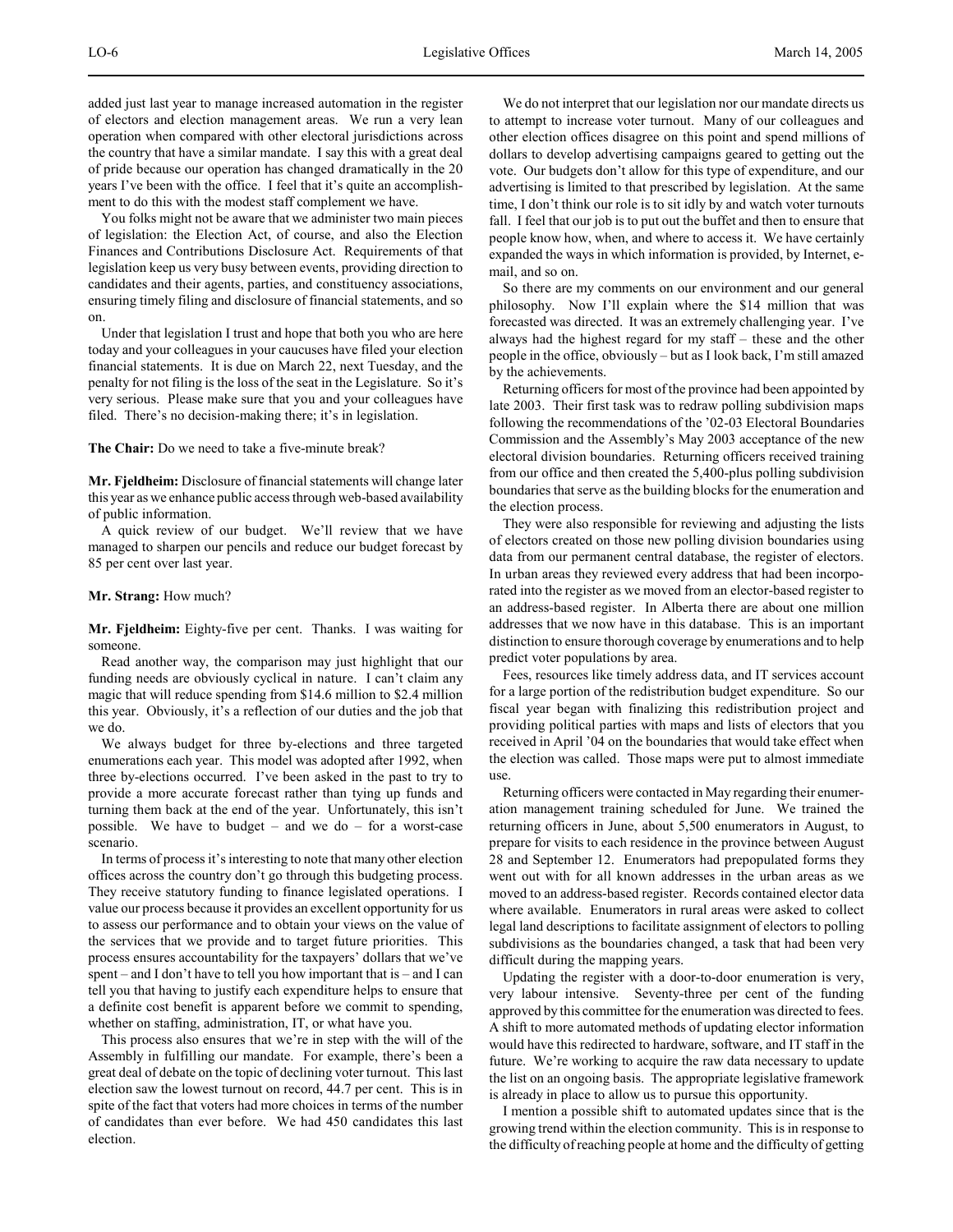into some residences, gated communities, secure multi-unit residential dwellings, and so on.

## *12:15*

It also reflects the concern that enumerators may be at risk during the course of their duties. I can tell you that throughout the entire enumeration period I was scared, scared something was going to happen to somebody. We were lucky: a few dog bites and two occasions in which the police had to be called because of aggressive elector behaviour. Amazing. I was very relieved when the 5,500 plus enumerators finished their work without any serious preventable injury. I hope this was due in part to the work-alone policy we had instituted and the increased attention this topic received in our training programs.

As I mentioned, I was scared someone would be hurt. I want to mention this to you. The recent tragedy in Alberta last week gave me cold shiver when I saw in the newspapers that enumerators were visitors to the farm where that tragedy occurred. During the enumeration I received a call from the returning officer informing me that a rural road had been booby-trapped. The enumerator's vehicle went up the road to the farm. They turned around when they saw the no trespassing signs. On the way back to the main road all four tires were ruined on their vehicle because the road had been booby-trapped. Very frightening, very frightening. I tell you this to let you know that we have to look at a means of collecting elector data other than enumeration door to door.

Changes to part 2 of the Election Act dealing with register and lists of electors as well as the enumeration process were passed in May '04 and were in effect for the enumeration. One change allowed for telephone contact in rural areas, and this helped. It made the enumerator's job that much easier.

Another opportunity emerged during this period. We were advised in August of the possibility that we would be conducting a Senate nominee election in conjunction with the general election. This was a first for us and required a great deal of preparation even though the infrastructure, that's the returning officers and the polling places and so on, was already there to be used for the general election. We designed about 30 forms specific to the Senate nominee election and reviewed all forms containing the election forms regulation as well. Once that was finalized, we began ordering the large volume of forms needed to conduct the elections.

You may recall that the proclamation issued under the Senatorial Selection Act allowed prospective candidates to begin collecting nominators' signatures in September, so our involvement began at that time. Preparation for the election was a huge task that was accomplished in a very short time frame. Most people think it was very straightforward, and that's the whole idea. It's supposed to appear that way. You simply provide a second ballot on polling day.

In effect, I'd like to stress that we were running two elections on the same day – two separate sets of forms, rules, processes for counting, and so on. We were very pleased that we were able to manage the event with existing staff and well within the projected budget. Returning officers' election training began in mid-October, and that training accounts for the majority of the costs shown in the travel and hosting budgets. All training resources are developed inhouse, and the training is done by our staff. Returning officers and their assistants, the election clerks, got two days of training.

For the first time, in the '04 election training featured one additional concurrent training day for administrative assistants, so we ended up having three people partially full-time in the returning officer's office. The returning officer could manage the use of the administrative assistants as they saw fit. That administrative

assistant was included in the '04-05 budget to help returning officers manage the increased automation and assist in the conduct of the special ballot poll. During our wrap-up sessions with returning officers, when we do a postmortem on the election and how things went, we heard practically unanimously that the new position was vital to the effective election management. That staffing level, I'd like to mention, is still low compared to returning officers' offices in many other jurisdictions.

Revised lists of electors were made available to political parties in October 2004. I was very pleased with these lists for two reasons. We started knocking on doors August 28. By the middle of October we almost had 2 million people, just shy of 2 million, on a list of electors only six weeks after we started, an amazing accomplishment, and if you're interested, we can talk more of how we used the Internet and so on. Very impressive. I'm very pleased with that. The list proved to be 96.7 per cent accurate when compared to lists circulated in March 2005, so we're very pleased with the accuracy of the list. We compare that by taking the number of people the day after polling day, the number of people that were on the list, and that's where we get the 96.7 per cent.

One more initiative was the integration of the national register of electors' data into our list for Calgary-Buffalo, an area that had an unacceptably high no-contact rate. In downtown Calgary it's very difficult to get into a lot of those apartments, so we used the list the feds had, partially. Although Elections Canada was not able to provide us with updated elector data for the province following a June '04 general election, they kindly made data available for this one electoral division. It was a useful exercise as we move away from the traditional door-to-door enumerations. The viability of that move will be assessed when we do a comparison of our enumeration list, where we walked around, with the feds', which will tell us what gains we made during our enumeration. We can then weigh those gains against the cost and risk associated with an enumeration.

We spent a fair bit of time and a limited amount of money to beef up the election information we provide to political parties and the public. We contacted all political parties and offered to participate in their campaign colleges to provide information on the rules surrounding the election process. I believe that if you're going to play the game, you should know the rules, and I was most pleased to have our offer accepted by five political parties.

We provided a number of informational brochures for the first time advising target groups – postsecondary students, armed forces personnel, trade union members, and people working away from home – of the availability of a special mail-in ballot and advising facility operators of mobile home poll administration and so on. These inexpensive resources helped distribute useful information as did the new web-based resources used during the election. We had about half a million hits on our website during the election. That's proving to be very beneficial.

The Alberta register of electors system is an enumeration and election management system built here in Alberta and used for the first time in 2000. Funds allocated to this project have allowed us to offer key information to electors on a timely basis, to support linkages between our site and political parties, and to assist electors in information acquisition and to increase efficiencies and administrative efficiencies also throughout the province.

 Functionality has increased substantially for this event and, of course, we're improving on that system all the time. You may be interested to know that the Northwest Territories and Nunavut have adopted this system as well. Prince Edward Island used it in developing their new system, and Saskatchewan and New Brunswick are currently reviewing it. I'm very proud of that as well.

Expenditures in IT always seem high, but compared to similar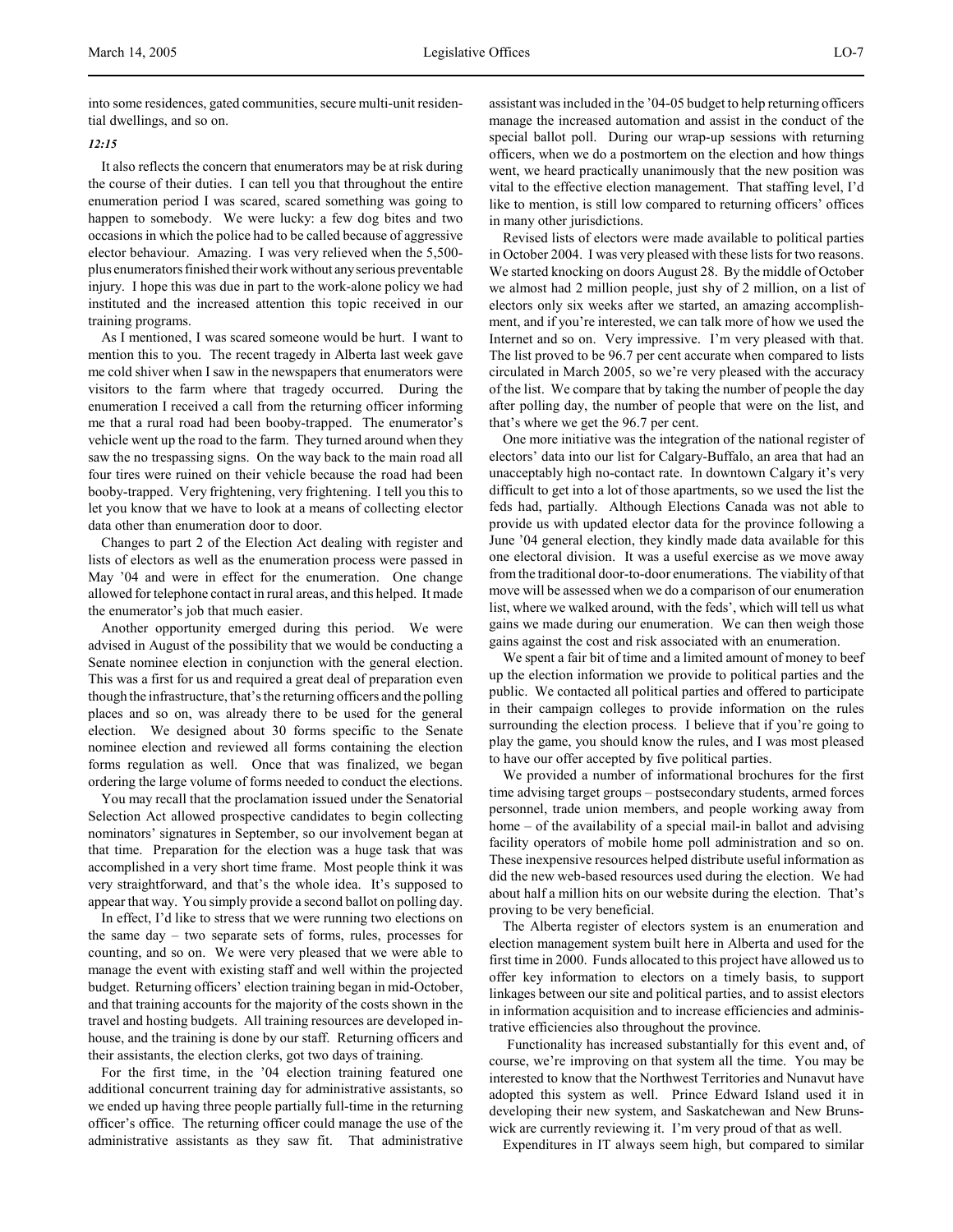projects in other jurisdictions, we believe we received an incredible bang for our buck. You may recall that during our past election, electors could key in a residential address or a legal land description and discover key details on their polling place, voting options, and candidate information. This service was available in addition to information provided by our voter information call-in centre that we had, which offered extended evening and weekend hours of operation.

The election process allowed our team to really demonstrate the creativity valued in our organization. Forms, guides, and training resources were done in-house and printed, many of these changes necessitated by the renumbering of the Election Act in January 2002 and subsequent legislation changes in August '04. As mentioned, forms and guides to support the Senate nominee election were created in the same manner.

In response to concerns raised in the '01 election, we retained two ex-RCMP members to act as multi-unit residential liaisons in Edmonton and Calgary in situations where campaign access was difficult. Their involvement and the candidate identification we provided were two factors that appear to have facilitated candidates' access to these residential buildings.

Computers were acquired from Alberta Restructuring and Government Efficiency's computers for schools program. This allowed us to provide 200 computers to returning officers across the province at no cost, to save us about \$110,000 over the previous election.

A new position appeared to serve electors at the polls on polling day. For the first time a registration officer was used. Those people who were not on the list could go to this individual and be put on the list. This new position added a staffing cost of approximately \$226,000.

Increasing fees. You may recall that since '04-05, fee increases follow those in the Alberta public service, and approximately 72 per cent of the total election allocation is paid to the 14,000-plus Albertans who staff the polls on polling day. We saw large increases in the cost of advertising, returning office rental fees, and telecommunication service, all areas which we have little control over. An increase in polling place fees had a significant impact on the budget, \$194,000 over the previous election, obviously a necessary expense. This year's budget recognized the need for additional temporary staff as we conclude postelection activities. The increase in the technology services area reflects the need for data acquisition and establishing processes to update the registry with that data.

#### *12:25*

Before we move to review the budget figures, I'd like to invite you all, obviously at your convenience, to please come and visit our office to meet the staff, have a look at our operations, see where your files are recorded, where you're registered, and where your financial statements are placed.

I'm sure you heard concerns expressed during the last election, allegations of voter fraud, contravention of the act, and so on, most of which resulted from individuals' unfamiliarity with electoral law. We received about 50 e-mail complaints and about 10 letters. I'm pleased with that as well. We, of course, address all of those concerns and respond to them appropriately. In many cases individuals didn't agree with the processes in place and because of that opinion felt the law must have been broken or the process mismanaged. We do our best to explain the situation to these folks, and in most cases that's sufficient.

And now for the budget or any questions you might have. Thank you.

## **The Chair:** Ivan.

**Mr. Strang:** Thanks, Madam Chairman. Brian, I guess just a couple of points I wanted to bring up on your accuracy. Your 3.3 per cent must have been in West Yellowhead because my home wasn't even enumerated. It was funny: when I went in to vote, I couldn't vote because I had to get sworn in. I missed quite a few of them in Hinton too, so I just wondered.

The other thing is when you guys are drawing these lines, I mean, I guess it's all right when you sit in your ivory tower, but when you split a street, it makes it really awkward when you're trying to, you know, get as much time, especially in rural Alberta. I guess it's okay if you're in the city, but in rural Alberta when you've got one polling station and then you have to go to another polling station, it was confusing for quite a few people too. So I'm just wondering if we're looking at those. I'm not really complaining; I'm just trying to bring in different things. There were quite a few people that were missed and didn't understand.

I guess the other issue: in Grande Cache everybody's there with box numbers, so I wasted a lot of money when I sent everybody out with street addresses, you know, telling them to vote and where to vote. They all came back to me in a bundle, and so I wasted all that money because they're all post office boxes in Grande Cache. Addresses, yes, where their home is, but when they receive their mail, it's all post office boxes.

Thank you.

## **Mr. Fjeldheim:** If I may respond.

**The Chair:** Absolutely.

**Mr. Fjeldheim:** First of all – and I'm not being defensive; I want to make that very clear – we train returning officers to review the polling subdivisions in the electoral division they are responsible for. You are a hundred per cent correct that in my ivory tower I do not have a clue on how I would subdivide Hinton, for example. I don't know Hinton. Obviously, I've been through it and so on. That is the responsibility of the local returning officer, and we ensure that that returning officer has the maps and all the credentials necessary to do that appropriately. We pay the returning officer a fee to do that, to review the maps, and they should have gone out. I don't know if your returning officer did or not, but we checked as best we can. They should have gone out and driven around every community in that electoral division to ensure that those things you mentioned do not happen. Nothing is worse than having people drive by a poll to get to another poll.

Your not being on the list, that's not a good thing. They are sent out with records that have the names of the people who were on that list previously. I'm quite surprised, actually, that . . .

**Mr. Strang:** Well, they missed the whole block. They missed the whole block on that street. Mind you, they were built a year ago last December.

**Mr. Fjeldheim:** No. It doesn't matter when they were built. When that information comes back – again, it's my responsibility; let's get that straight. I'm responsible for all of that. Having said that, returning officers are supposed to review those sheets when they come back to make sure that nothing is missed and that it's ticked off on the map to ensure that they did walk down that street and that you were included.

The box numbers. I might have to get some help on that one. In that area, Lori, would we have collected both the address and the box number? Do you know?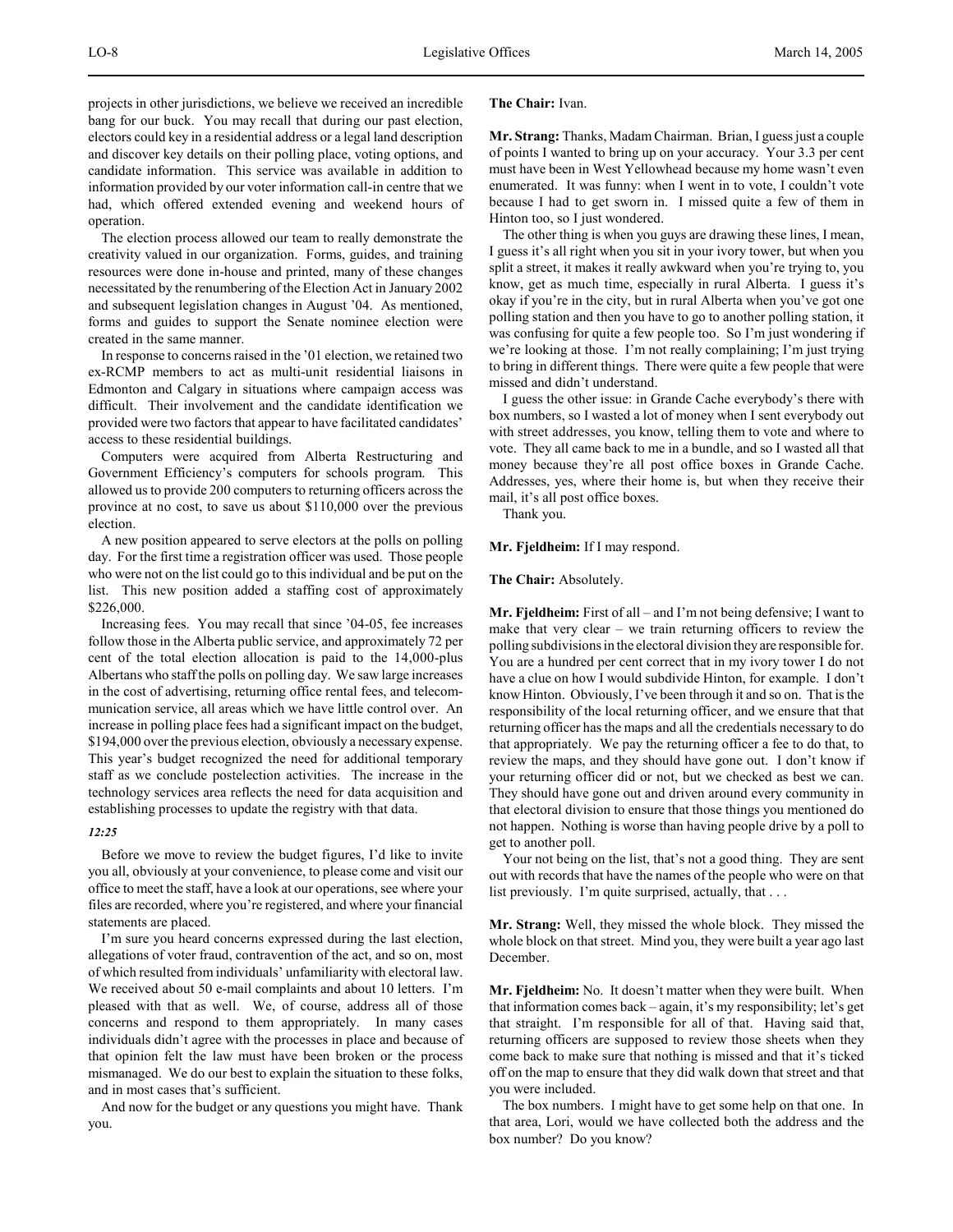**Ms McKee-Jeske:** In that area we would recommend – I'm not familiar with Grande Cache, it was specifically. I'm not, sorry, familiar with the size of the area, but normally it would be recommended that both be collected.

**Mr. Strang:** Yeah. It was just the addresses, and they don't use addresses in Grande Cache. It's all box numbers.

#### **Mr. Fjeldheim:** Right. Thank you.

**The Chair:** All right. Thank you. Denis.

**Mr. Ducharme:** Thanks, Chair. Thank you very much for the update and for the partial explanation of the budget. I've got a couple of questions that I'd like to place in regard to the budget. You do make reference that you do set up for three by-elections. I was wondering if you could tell me what you estimated as the cost of each by-election.

The other comment that I bring forward is the increase in the budget, nearly half a million dollars more than, let's say, the budget that had been placed in 2003-2004. It's probably the budget to compare with last year's because of the provincial election. I bring this comment back to the comments that I had delivered to each of the leg. offices back when we did the budgeting process for 2004- 2005. What was happening is that we were seeing a pattern that was coming forward where a lot of dollars were being returned to general revenue. I believe I had made the comment at that time, and maybe fortunately for me and unfortunately for you, well, I'm back on this committee again.

The concern from the members on the Leg. Offices Committee was that we were hoping to have a more accurate type of budgeting process coming forth in the future, where we're not going back and giving half a million dollars back. That's why I asked the question on the costs of a by-election because that may answer the concerns that I have. I would be hoping that you'll be able to tell me that you've got a fairly tight budgeting process in place now and that there isn't going to be a major return to the general revenue fund because that seems to be a concern for some of my colleagues that don't have the opportunity of sitting on this committee. They're seeing that there have been huge increases every year in each of the leg. offices' budgets and are questioning how accurate the budgeting process is.

**Mr. Fjeldheim:** Yes. I remember specifically, in fact, where I was standing when you mentioned that. We were right out here, and you asked if we could do that.

We certainly feel that we have a very, very competent budgeting process and system that we use to come up with these numbers. Having said that – I refer again to my comments during my preamble – in budgeting for those three by-elections, I see no other alternative to that. I believe that we have to do that. I know it's the worst-case scenario – I believe it is, anyway – that we have experienced in this province, so that is why we do that.

In terms of the other, I believe that we are budgeting as accurately and as closely to the actual dollar as we can.

I'm going to ask Glen to comment on the rest of your question, please.

**Mr. Resler:** With regard to the actual dollars budgeted for the target enumeration and by-elections, it's just under \$500,000. There is quite a variation if it ends up being a rural by-election versus an urban one. Specifically, advertising is the biggest cost, where you're

looking at, you know, the comparison: a rural election is around \$7,000 in advertising; urban you're looking at \$25,000. So you have vast differences in the different ones. So we take current information – I believe Red Deer and Wainwright were the last couple of byelections – we use those figures, and we also increase them to the actual amounts that were expended during the last election. So we'll take urban/rural, blend it, do an average, and bump up advertising a little bit just to accommodate in case there are two urban ones.

## *12:35*

**Mr. Lougheed:** Thanks for your comments respecting the reduction in the budget and the work you've done there in reducing it 80 per cent. Ivan was particularly wanting to advance that cause. I would also like to thank you for the good weather during the past election. The first couple of days were pretty cold for door-knocking, but after that we enjoyed a really good time, so whatever connections you had there.

A couple of questions. With respect to funding the offices for the district returning officers, do you feel some constraints there? It is my understanding in my particular area that there are a couple of constraints: the availability of the space within the constituency, which was almost zero, and the second constraint was if one moved out of the constituency to the adjacent constituency where there was space available but at rather high expense. There was my understanding that your budget was tight and to have a perhaps more appropriate place at probably 10 times the cost, you know, very low cost to the market value in that area, was something that the expenditure was a little more than you could handle. Could you comment on that part first?

**Mr. Fjeldheim:** Yes. Across the province this election was by far the most difficult in finding office space. It seems like unless it's a long-term commitment, landlords are just not even interested in renting, and the cost doesn't seem to matter. In one case in Calgary we had an individual: \$10,000 for six weeks. We said: oh, oh, that's too high. So Bill talked to the landlord and played the democracy card, and we got it for \$8,000 and were fortunate.

We had this time, the first time ever, two returning officers in Calgary outside their electoral divisions sharing an accommodation. Again, when you talk about budgeting, it's difficult to budget for that, so we certainly try to keep a lid on it. Availability is very difficult. Again, we've never been outside the electoral division before, and I really don't like to do that. Really, our backs were against the wall. Similarly, out in the Sherwood Park and Strathcona constituencies: very difficult to get space. So, again, we advise returning officers to attempt to get the most economical space available, and when it gets down to the 11th and 12th hour, we have to sometimes spend more money than we really want to; I won't deny that.

**Mr. Lougheed:** The second question was with respect to the act itself. We had some conversations during the election campaign and subsequent to it.

#### **Mr. Fjeldheim:** Yes.

**Mr. Lougheed:** With respect to the act, will you be bringing some suggestions forward at all or making comments in any particular way about the act?

**Mr. Fjeldheim:** Yeah. Postelection, as I mentioned, we do a postmortem with the returning officers and with individuals, parties, candidates, official agents who contact us regarding suggestions not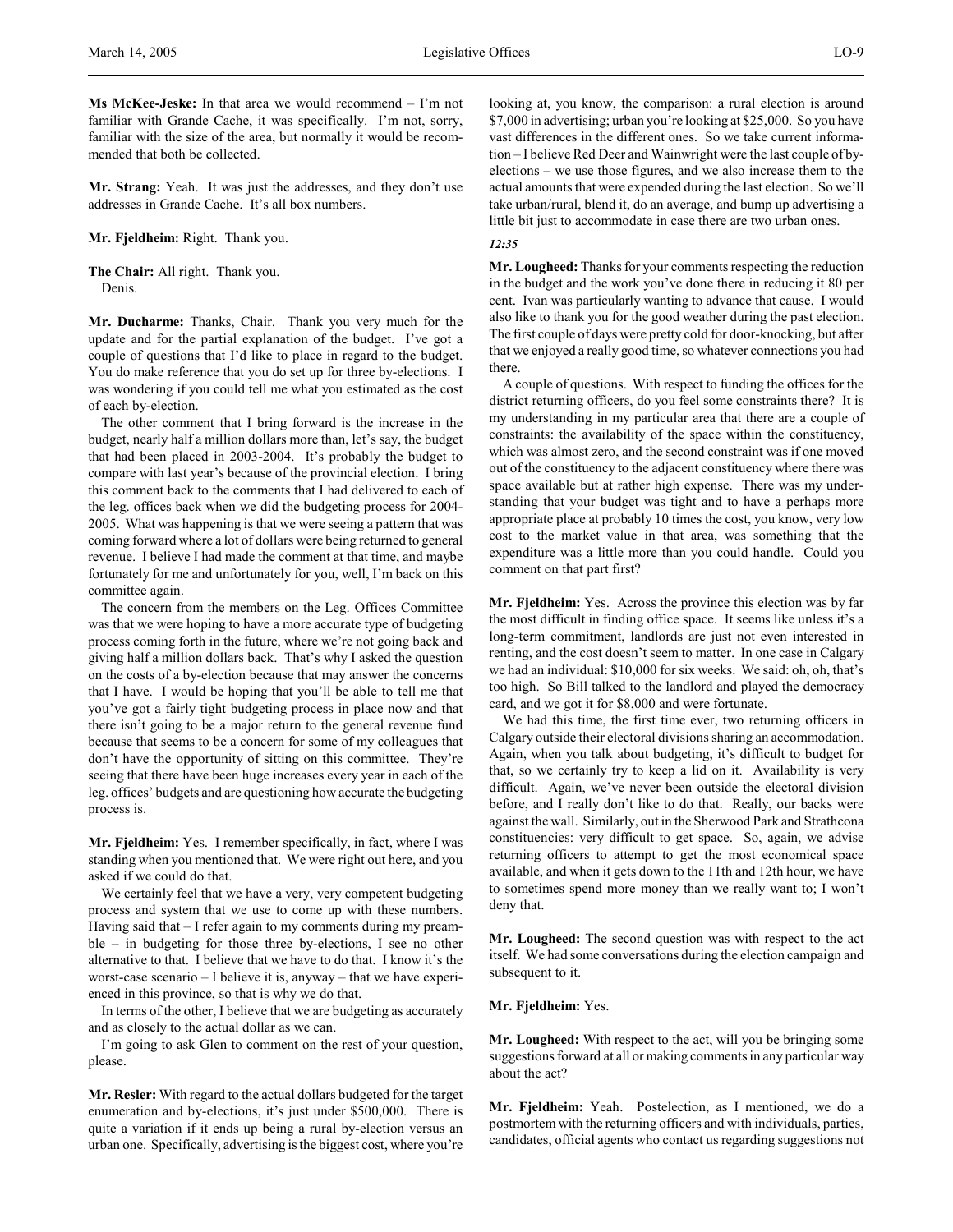only on the Election Act but on the Election Finances and Contributions Disclosure Act. Yes, we do a review of that, and we'll be bringing that forward in the appropriate manner.

**Mr. Flaherty:** Brian, just two things. I'd like to express to you that your staff in St. Albert were excellent. I was a rookie running, and I found them very helpful to our office and very objective, and I want to compliment them on that.

In terms of your staffing, the community services board in St. Albert has an insurance policy for members on the board. I'm thinking in terms of these people that go out and risk their necks. Do you have such a thing? How do you compensate people, for example, that have damage to their car or lose their tires or their health?

**Mr. Fjeldheim:** Well, in that case the returning officer contacted me, and I said: well, yes, we'll certainly have to compensate for those tires. They obviously would not have been there if they had not been carrying out the duties that we had assigned to them, so I felt that we had a responsibility to do that.

In terms of insurance and health for the rest of these people, yes, they are covered. Glen, I'll let you comment further on the insurance coverage.

**Mr. Resler:** We have our coverage through risk management. Upon their advice we've also purchased additional coverage for accidental death and dismemberment. So they are fully covered. And you have your usual WCB coverage if they did injure themselves.

## **The Chair:** Any other . . .

**Mr. Strang:** Maybe just one quick one, if I could, just sort of a compliment on the aspect of the amount of mail-in ballots and how cordial your staff was because at the time, you know, we had a lot of snowbirds too. They were very good and worked with the people. So I just want to make sure that we don't lose sight of that because that's a very good thing for people. We're such a mobile society, and you know, like you were saying with the low turnout, I think it would have been a lot lower if your people weren't so diligent in the area. It worked really well through the whole region because, as you realized in 2001, we had quite a swift switch in population where they'd work somewhere but their home was still in the riding. It worked out very well for the people, so I want to compliment you and your people for doing that.

**Mr. Fjeldheim:** Well, thank you very much. I agree with you that the mail-in ballot – and I don't know if Lori has the numbers here or not – is becoming increasingly popular. Of course, depending on when the election is called, you're quite right: not only those people working in the northern parts of Alberta generally can take advantage of that opportunity and get the mail-in ballot but also the people who are outside the country.

So thank you; yes, it is a good system. The returning officers and election clerks and the administrative assistants deserve the credit for that.

**The Chair:** Are there any other questions, comments?

**Dr. Pannu:** Just a comment not specifically on the budget. In your introductory remarks you made a reference to the fact that your office does not invest any resources in ensuring higher turnouts during elections, unlike your counterparts in other provinces, I

suppose, and also federally. Given that voter turnouts in the province have been dropping over the last 15 years, at least, you know, a consistent drop every time we return to the polls, are there any concerns that you have or any advice you have to give to us and to the Legislature on this?

**Mr. Fjeldheim:** Well, I'm not sure advice is the right word; maybe some thoughts I have on it because we do discuss this with colleagues across the country. Again, you've seen perhaps during the federal election the advertising that is done by Elections Canada for people to get out and vote and so on.

We do invest resources. I wouldn't say that we do not invest resources because by legislation, of course, we put those maps out; we make sure that everyone is aware of where to vote and how to vote and the options of the advance poll and the special ballot and so on. It is not in my job description nor is it in the legislation that so much money be set aside to put together television ads or newspaper ads and so on.

Quite frankly, I believe that my job is to administer the Election Act. Please, don't take this the wrong way. I think your job is to get the people out to vote. That's my philosophy on this. I manage it, I can run it, but again I think that it's up to the candidates and the political parties and so on to get the people out to vote.

**Dr. Pannu:** With respect to other provinces on this issue where, I guess, election commissioners and election commissions do advertise on the TV, as you said, I wonder if their turnout rates have also been dropping like ours and whether or not that advertising on the TV makes a difference in getting people out to the polling stations.

# *12:45*

**Mr. Fjeldheim:** First of all, yes, their voter turnout has dropped. The argument you could make is that, well, it would have dropped further if we hadn't done any advertising. They have put together in the province of Ontario some very effective ads. They have people in a restaurant, and then someone else is ordering for them. They're very catchy and all the rest of it, but they spend a lot of money doing that sort of thing. Obviously, that's their business. But, again, they still are suffering a voter drop.

# **The Chair:** Any other questions?

Well, thank you so much. We're going to deal with our motions regarding the budgets when we've heard from all of the officers, so that will be on Thursday.

So if we can move forward to 4 in our meeting binder, actually 4, tab B, the supplementary estimate. For those that were not in attendance last week, we passed a motion to deal with the supplementary estimate request put forward by the office of the Chief Electoral Officer prior to the election, and that was dealing with all of the costs of the senatorial election. Just to remind everybody of the motion that we passed last week, it was moved by Mr. Ducharme that

the Standing Committee on Legislative Offices approve the request by the Chief Electoral Officer for a supplementary estimate in the amount of \$2.88 million to defray the cost of the senatorial election held on November 22, 2004.

The Chief Electoral Officer's request for supplementary estimate has now been revised to reflect the actual dollars utilized out of the approved \$2.88 million accountable advance, and it's recommended by Alberta Finance that the committee's motion be revised to coincide with the supplementary estimate as tabled by Finance on March 8. So Karen has provided me with a draft motion, which I'll